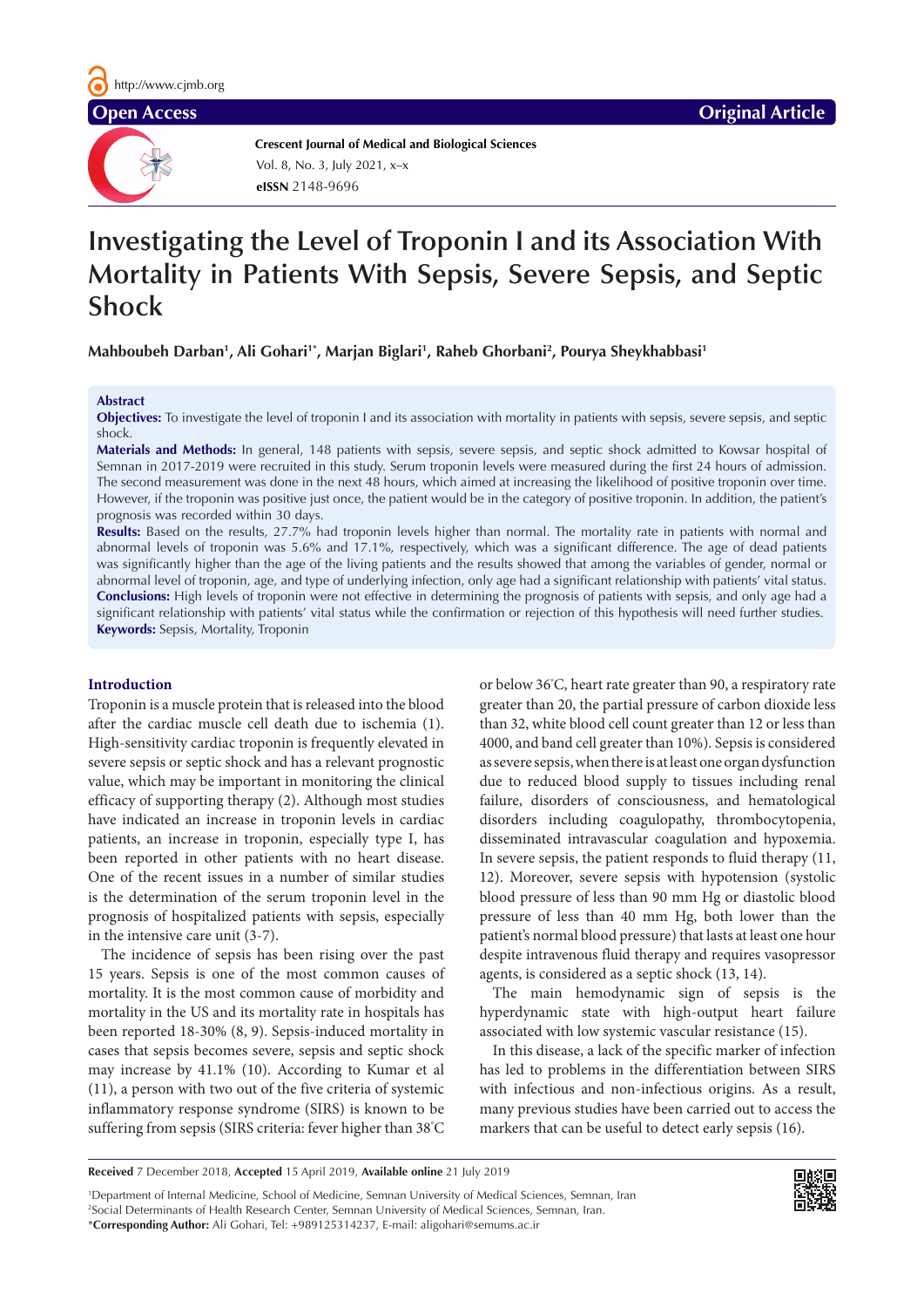# Key Messages

► Age was the most prognostic factor in the prediction of death since it was more prevalent in older age groups and troponin had no role in determining the prognosis of patients with sepsis. However, confirming or rejecting this issue will require more studies while it is essential to eliminate the constraints of this study.

The findings of a meta-analytic study showed that elevated troponin in patients with sepsis was common and confirmed accordingly. However, the important thing is how troponin levels, especially type I, can be useful in predicting the prognosis of sepsis patients (17). A number of studies have found that serum troponin levels increase the mortality rate of patients with sepsis (4, 5, 18). Myocardial cell injury is common in patients with septic shock and is associated with impaired cardiac function, and troponin is one of the most important cardiac markers (18). It was also reported that heart troponin levels are higher in cows with septic metritis compared to healthy cows. (19). Conversely, many other studies have not reported any correlation between serum troponin levels and mortality in patients with sepsis (20-22). These conflicts can be due to the diversity of the infection type, the type of the investigated troponins in various studies, the measurement tools of troponin in different laboratories, the numerous normal cut-off points, the abnormal level of troponin, and the difference in the time of troponin measuring at various hospitals (23). In the present study, troponin was one of the first-line tests at the time of admission and hospitalization.

Considering the importance of the issue and the high prevalence of mortality due to sepsis, severe sepsis, or septic shock, along with contradictions about the role of cardiac troponin I in predicting sepsis mortality, the present study evaluated the prognostic value of the serum level of cardiac troponin I and its association with mortality in patients with sepsis, severe sepsis, and septic shock admitted to Kowsar Hospital of Semnan.

# **Materials and Methods**

#### Design

According to a study by Spies et al (5), this study was conducted on 148 patients with sepsis, severe sepsis, and septic shock, who were admitted to Kowsar Hospital of Semnan in 2017-2019.

### Participants

The inclusion criteria were patients with sepsis (having two criteria out of SIRS criteria), severe sepsis (having two criteria out of SIRS criteria with at least one organ dysfunction), and septic shock (having two criteria out of SIRS criteria with hypotension) in internal wards, intensive care unit (ICU), and critical care unit (CCU) admitted to the Kowsar Hospital of Semnan.

On the other hand, the exclusion criteria are myocardial infarction, trauma or chest and heart surgery, cardiopulmonary resuscitation, endocarditis or myocarditis in the past month, immunodeficiency, leukopenia (white cell count below 1000) or neutropenia (polymorphonuclear cell count less than 500), blood malignancy, and AIDS.

### Intervention

First, patients with sepsis, severe sepsis, and septic shock, who were admitted to the internal wards, ICU, and CCU of Kowsar Hospital affiliated to Semnan University of Medical Sciences, were identified and included in this study. Then, after obtaining written consent, 148 eligible patients recruited in the cross-sectional study using the available sampling method and considering the inclusion and exclusion criteria.

#### Data Gathering

In this study, data were obtained from a researcher-made questionnaire (checklist) including demographic data and medical and laboratory records. Serum troponin levels were measured by a laboratory kit (AIDE) according to Lim et al (24). The sampling method was done by the nurse at the patient's bedside to determine the serum troponin level of eligible patients within 24 hours after admission to the hospital. The positive troponin levels were defined to be more than one ng/mL while negative troponin levels were defined to be less than or equal to one ng/mL (25, 26). The second measurement was performed in the next 48 hours aiming at increasing the likelihood of positive troponin over time. However, if the troponin level was positive just once, the patient would be in the category of positive troponin. Moreover, the patient's prognosis (death or discharge) was recorded within 30 days. The mortality outside the hospital was not recorded in the case of discharge less than 30 days due to the lack of the researcher's follow up and the existence of confounding and unreliable factors.

### Statistical Methods

Data were analyzed via SPSS 16 using the Shapiro-Wilk test, the *t* test (or Mann-Whitney), chi-square, Fisher's exact test, and logistic regression.

# **Results**

According to the results, the mean age and standard deviation were 66.45 and 15.14, respectively.The minimum and the maximum age was 23 and 95, respectively. In this study, 74 (50%) out of 148 patients were females and 74 (50%) of them were males. Moreover, 107 (72.3%) subjects had normal troponin levels while 41 (27.7%) of them had abnormal troponin levels (higher than normal). The most common underlying diseases in the subjects were sepsis of an unknown origin (25.7%), urinary tract infection (23.2%), and pneumonia (22.3%). The results of data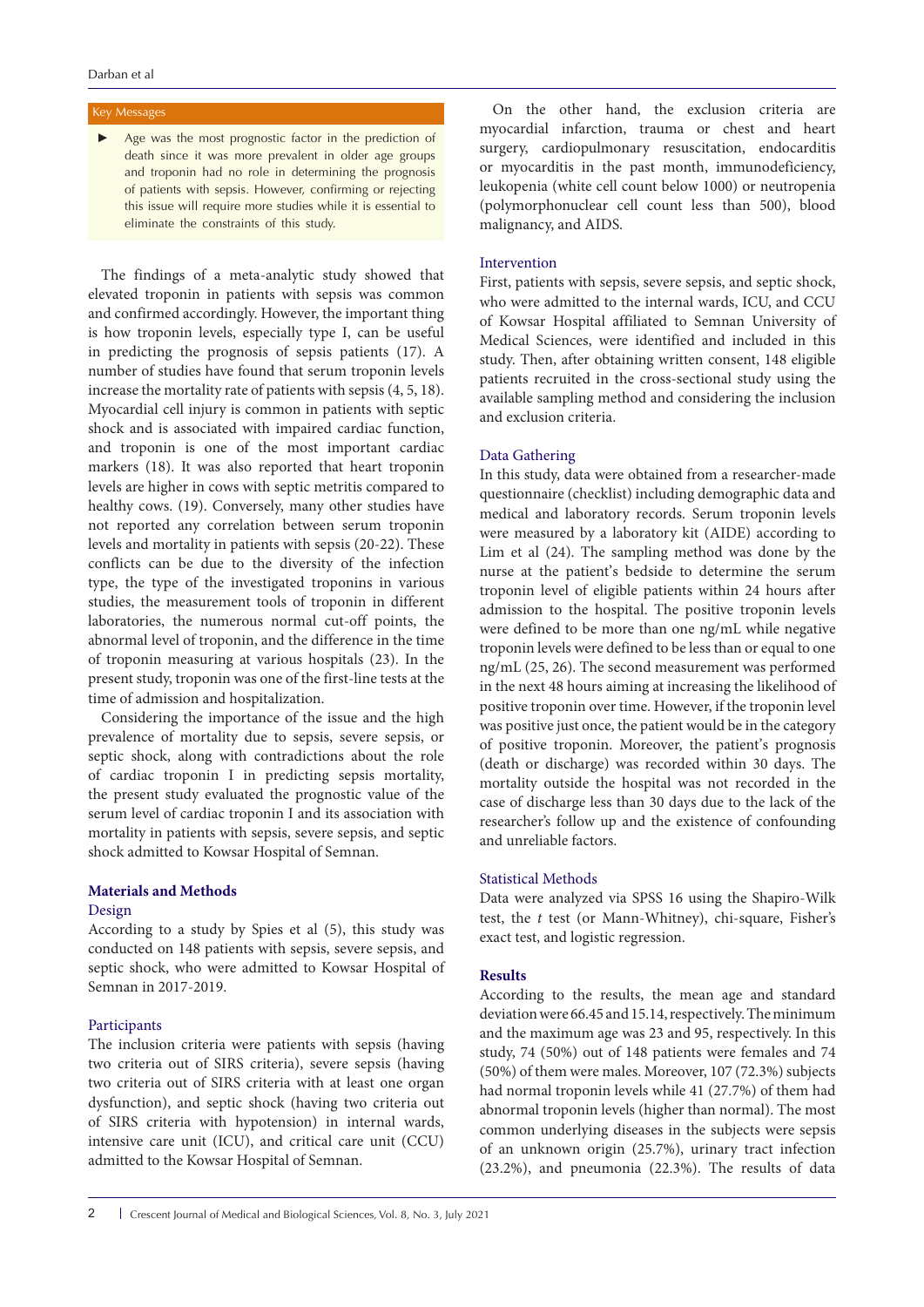analysis with the Chi-square test showed that there was no statistically significant relationship between the type of infection with motility (death/discharge, *P*=0.126), the related data are shown in Table 1 and Figure 1.

In general, 135 (91.2%) out of 148 subjects were discharged and 13 (8.8%) of them died in this study. The results (Table 2) of the present study demonstrated that 5.6% and 17.1% of patients with normal and abnormal troponin died, respectively. The relationship between troponin levels and mortality was significant (*P* = 0.027).

Based on the results of the data analysis by the chisquare test, there was no significant relationship ( $P =$ 0.126) between the type of the underlying infection and mortality (death/discharge).

The mean age (standard deviation) of the living and dead patients was  $65.6$  ( $\pm 15.3$ ) and  $75.5$  ( $\pm 9.2$ ) years, respectively. As shown in Figure 2, the age distribution of both groups was significantly different  $(P = 0.015)$ .

The age of dead patients was significantly higher than that of the living ones ( $P = 0.015$ ). The data analysis results (Table 3) of Fisher's exact test represented no significant

**Table 1.** Distribution of Frequency and Frequency of the Troponin Level (Normal/Abnormal) Relative to the Type of Infection in Patients

|                          | <b>Mortality Status</b> |               |                  |      |
|--------------------------|-------------------------|---------------|------------------|------|
| <b>Type of Infection</b> | Death                   |               | <b>Discharge</b> |      |
|                          | No.                     | $\frac{0}{0}$ | No.              | $\%$ |
| Central nervous system   |                         |               | 7                | 5.2  |
| Septic arthritis         |                         |               | 3                | 2.2  |
| Sepsis of unknown origin | 8                       | 61.5          | 30               | 22.2 |
| Pneumonia                | $\overline{2}$          | 15.4          | 31               | 23.0 |
| UTI                      | $\overline{2}$          | 15.4          | 32               | 23.7 |
| Digestive system         |                         |               | 12               | 8.9  |
| Skin                     |                         |               | 13               | 9.6  |
| Catheter infections      | 1                       | 7.7           | 7                | 5.2  |
| Total                    | 13                      | 100           | 135              | 100  |

*Note*. UTI: Urinary tract infection.



**Figure 1.** The Distribution of the Percentage of the Mental Condition in Relation to the Type of Infection in Patients. Note. UTI: Urinary tract infection. **Figure 2.** Death and Discharge Status in the Age Groups of Patients.

relationship between mortality status (death/discharge) and the gender of the subjects ( $P = 0.282$ ).

The logistic regression analysis was performed to investigate the simultaneous effect of the mentioned variables on patients' vital status. The results indicated that age had significant association with mortality ( $P = 0.029$ , 95% CI =  $1.01 - 1.12$ , OR =  $1.06$ ). Other variables such as normal or abnormal troponin levels had no significant relationship with mortality.

# **Discussion**

The results of this study represented that 72.3% and 27.7% of subjects had normal and abnormal troponin levels (higher than normal), respectively. Moreover, 91.2% out of 148 subjects and 8.8% were discharged and died, respectively. Based on the results of the data analysis, age was the most substantial prognostic factor in predicting the occurrence of death since it was more prevalent in older age groups. Troponin had no role in determining the prognosis of patients with sepsis, but unlike some other studies, troponin was reported as an important factor in determining the prognosis of patients with sepsis (5,27- 29). A similar study evaluated the level of troponin and its association with mortality in patients with sepsis and its results indicated that the rate of mortality in patients without and with increased troponin was 17% and 31% during 30 days, respectively, which was a significant association (28). This finding contradicts the results of the present study, demonstrating that although the mortality rate was higher in patients with abnormal troponin levels in our study, the difference was not significant compared to those with normal troponin levels.

**Table 2.** Death/Discharge Rate Based on Natural/Abnormal Troponin Levels in Patients

| <b>Troponin Levels</b> | <b>Died</b> |      | <b>Discharged</b> |      |
|------------------------|-------------|------|-------------------|------|
|                        | No.         | $\%$ | No.               | $\%$ |
| Normal                 | h           | 5.6  | 101               | 94.4 |
| Abnormal               |             | 17.1 | 34                | 82.9 |
| Total                  | 13          | 8.8  | 135               | 91.2 |

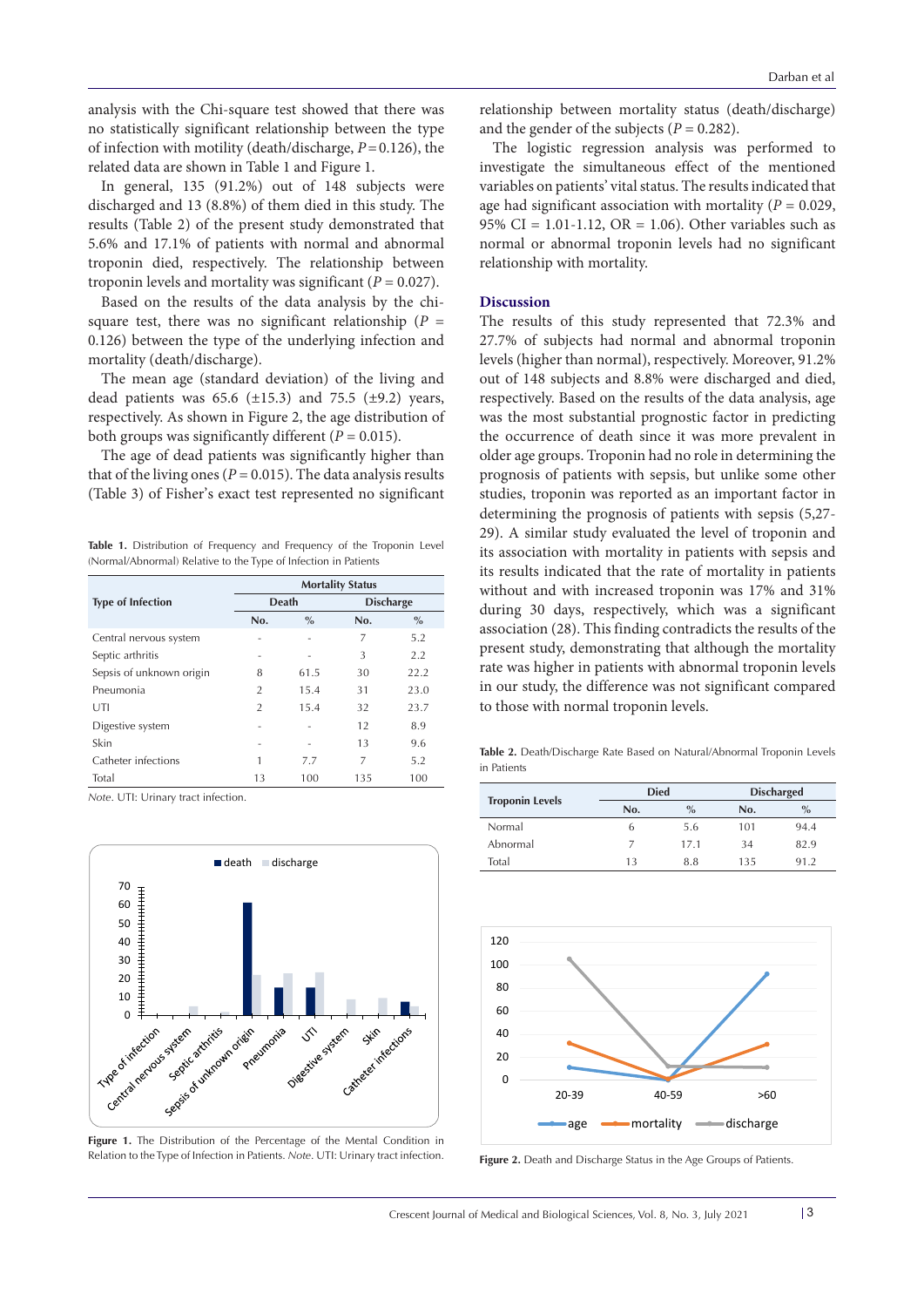**Table 2.** Distribution of the Number and Percentage of Mortality Status (Death/Discharge) in Comparison With Patients' Gender

| Gender |     | Death |     | <b>Discharge</b> |  |
|--------|-----|-------|-----|------------------|--|
|        | No. | $\%$  | No. | $\%$             |  |
| Male   | 8   | 10.8  | 66  | 89.2             |  |
| Female | 5   | 6.7   | 69  | 93.3             |  |

The results of a review on 23 studies including 4492 severely ill patients showed that troponin levels averagely increased by 43% in 3278 patients in 20 studies. In the conforming analysis, including 6 studies with 1706 patients, the increased troponin was associated with a higher risk of mortality. In a non-conforming analysis, containing 8 studies with 1019 patients, the increased troponin level was related to the increased length of hospitalization in the ICU for 3 days (24). In the present study, it was impossible to examine the association between troponin levels and the length of hospitalization due to the existing limitations.

Choon-ngarm et al concluded that troponin was high in 42.5% of patients with sepsis. During the study, 70% of patients with high levels of troponin died while the difference between the troponin levels of dead and discharged persons was significant. It was further found that the increased troponin could indicate the severity of the disease and increased mortality in patients with septic shock (30). This finding was also assessed and confirmed in a meta-analysis published in 2015, but due to controversy in some studies such as the present study, it was recommended to conduct further studies in this regard (17).

Although several studies concluded that the increased troponin level could be a good predictor of mortality in patients with sepsis (5,24,28-30), in other studies including the present one, this association was rejected and the patient's age was the most important factor involved in the mortality of patients with sepsis (31,32). One of the important reasons for justifying the contradiction of these results can be the type of the underlying disease in various studies. Based on the results of Abbasi et al, an increase was observed in troponin in patients with chronic renal failure due to renal clearance (31,32), and investigating the association between troponin levels with increased mortality in patients could lead to errors. In the present study, although the mortality rate, similar to the results of Abbasi et al, was only related to the age of the patients and there was no significant relationship between mortality and gender and underlying disease, it was attempted to greatly avoid the interference of confusing variables in the results by providing uniform statistical samples. It should be noted that C-reactive protein (CRP) has been another predictor of mortality in other studies and its presence, along with increased troponin significantly increased the risk of mortality in patients (33,34). Therefore, another

reason for justifying contradictions between the results of various studies can be the difference in laboratory criteria, especially CRP, which has not been investigated in most of the studies similar to the present study due to the existing constraints. Hence, it is proposed to conduct more studies in this field in order to clarify the subject. Moreover, these conflicts can be due to the diversity of the types of infections, different types of evaluated troponins in various studies, the troponin measurement tools in different laboratories, the plurality of the cut-off point, the abnormality of troponin level, or the difference in the time of troponin measurements in various hospitals (17).

The pathophysiology of the increased troponin in patients with sepsis has been mostly associated with the development of myocardial disorders in sepsis patients, which mainly involved direct damage arising from microorganisms, the myotoxic effects of its endotoxins, cytokines or released oxygen free radicals, and subsequently, microorganism activity (18). In a recent study by Landesberg et al, left ventricular diastolic dysfunction and right ventricular systolic dysfunction have been shown to increase the mortality rate of patients with sepsis having increased troponin levels (35). By investigating the autopsy or *electrocardiogram* of patients, a number of studies have also suggested that increased troponin levels could indicate the severity of the disease and increased mortality in patients with septic shock (4,5,18). However, due to many other unknown causes, meta-analysis studies have recommended that more studies, especially clinical trials should be conducted to identify the cause-and-effect relationship between troponin levels and mortality in patients with sepsis.

This study had limitations. The extent of the subject and many known and unknown factors may affect the mortality of patients with sepsis. In addition, it is needed to conduct more comprehensive studies due to constraints in measuring tools, the smaller number of a statistical population, and consequently, the lower mortality rate, any definitive comment in the study of the relationship between troponin levels and the prognosis of patients with sepsis and its comparison with different parameters. Finally, it is recommended that other researchers remove all the mentioned constraints in their future studies.

# **Conclusions**

The results of the present study revealed that age was the most prognostic factor in the prediction of death since it was more prevalent in older age groups, and troponin had no role in determining the prognosis of patients with sepsis. However, confirming or rejecting this issue will require more investigation although it is essential to eliminate the constraints of this study. Accordingly, mortality is affected by the age of patients. In other words, the effect of age on mortality is more significant compared to the serum level of cardiac troponin I's effect.

Thus, considering the constraints of this study,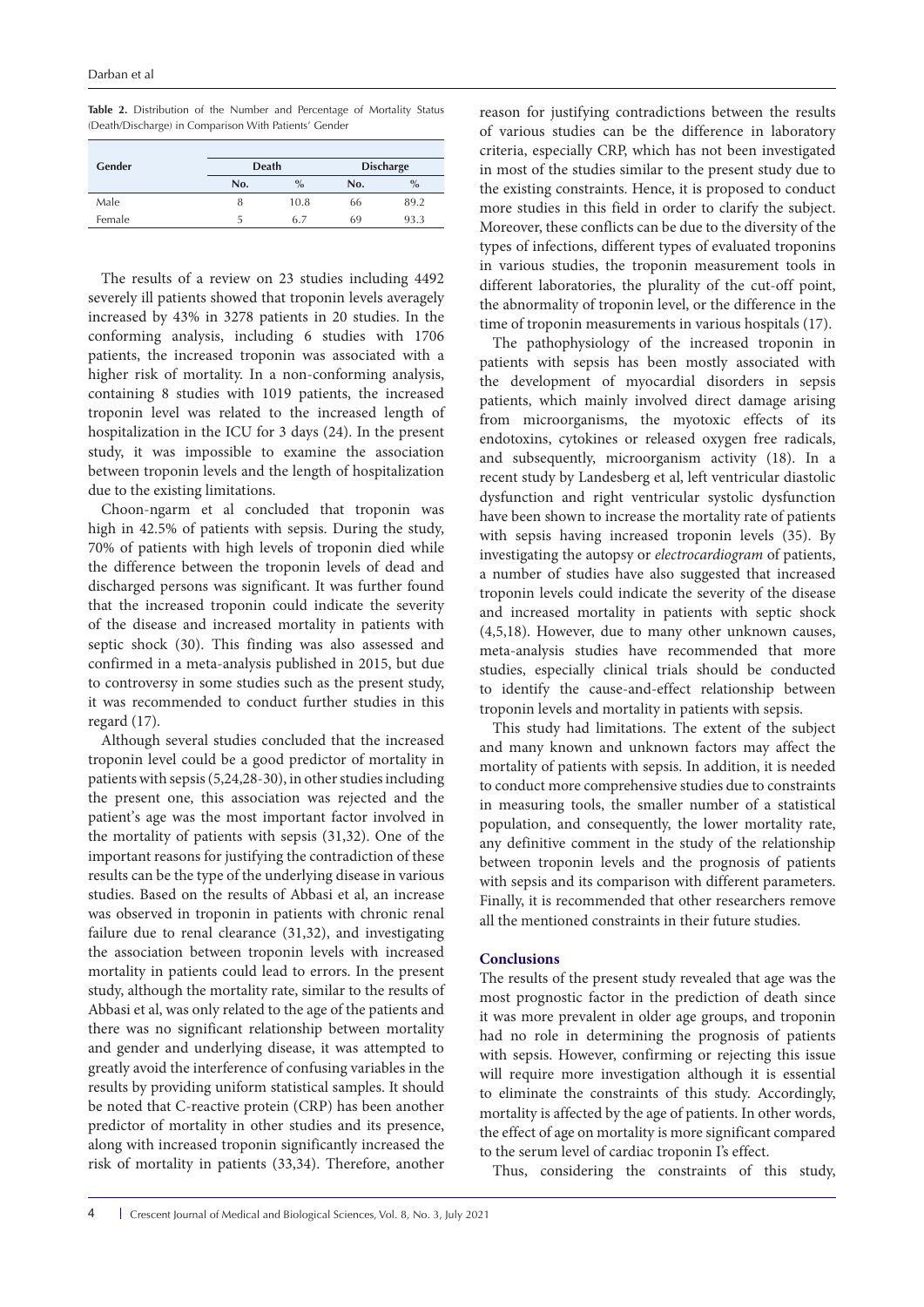conducting more extensive studies, especially in the Iranian context, and especially the comparison of findings in case and control groups (people with sepsis and other hospitalized patients), and the quantitative measurements of troponin levels in researches are recommended. Eventually, future researchers can investigate the relationship between other factors affecting the prognosis and mortality of patients with sepsis and the way to control these factors.

#### **Authors' Contribution**

MD wrote the manuscript and designed the study. AG developed the original idea and did a critical revision of the manuscript for important intellectual content. MB studied the concept and design. PS contributed to the development of the protocol. RG did the statistical analysis.

#### **Conflict of Interests**

Authors have no conflict of interests.

#### **Ethical Issues**

After explaining the objectives of the study, informed consent letters were obtained from the participants. The checklists were anonymous and included raw data and statistics. In addition, the research units were assured of data confidentiality. The approval was obtained from the Ethics Committee of Semnan University of Medical (IR.SEMUMS.REC.1395.112).

#### **Financial Support**

This research was supported by a grant (number: 1111) from Semnan University of Medical Sciences, Semnan, Iran.

#### **Acknowledgments**

This article was extracted from an M.D. thesis submitted by Semnan University of Medical Sciences. The thesis was approved as a research project, thus the researchers would like to extend their sincere gratitude and appreciation to the Research and Technology Deputy of Semnan University of Medical Sciences, as well as the staff and patients at Kowsar Hospital who greatly assisted the research.

#### **References**

- 1. Bahjati M. The role of cardiac troponin in the evaluation of heart attack and chest syndrome. Teb va Tzkiye. 2012;11(2):68- 73. [Persian].
- 2. Martins CS, Rodrigues MJ, Miranda VP, Nunes JP. Prognostic value of cardiac troponin I in patients with COPD acute exacerbation. Neth J Med. 2009;67(10):341-349.
- 3. Mehta NJ, Khan IA, Gupta V, Jani K, Gowda RM, Smith PR. Cardiac troponin I predicts myocardial dysfunction and adverse outcome in septic shock. Int J Cardiol. 2004;95(1):13- 17. doi:10.1016/j.ijcard.2003.02.005
- 4. Ammann P, Maggiorini M, Bertel O, et al. Troponin as a risk factor for mortality in critically ill patients without acute coronary syndromes. J Am Coll Cardiol. 2003;41(11):2004- 2009. doi:10.1016/s0735-1097(03)00421-2
- 5. Spies C, Haude V, Fitzner R, et al. Serum cardiac troponin T as a prognostic marker in early sepsis. Chest. 1998;113(4):1055- 1063. doi:10.1378/chest.113.4.1055
- 6. Ammann P, Fehr T, Minder EI, Günter C, Bertel O. Elevation of troponin I in sepsis and septic shock. Intensive Care Med. 2001;27(6):965-969. doi:10.1007/s001340100920
- 7. ver Elst KM, Spapen HD, Nguyen DN, Garbar C, Huyghens LP, Gorus FK. Cardiac troponins I and T are biological markers

of left ventricular dysfunction in septic shock. Clin Chem. 2000;46(5):650-657.

- 8. O'Brien JM Jr, Ali NA, Aberegg SK, Abraham E. Sepsis. Am J Med. 2007;120(12):1012-1022. doi:10.1016/j. amjmed.2007.01.035
- 9. López-Mestanza C, Andaluz-Ojeda D, Gómez-López JR, Bermejo-Martín JF. Clinical factors influencing mortality risk in hospital-acquired sepsis. J Hosp Infect. 2018;98(2):194- 201. doi:10.1016/j.jhin.2017.08.022
- 10. Levy MM, Artigas A, Phillips GS, et al. Outcomes of the Surviving Sepsis Campaign in intensive care units in the USA and Europe: a prospective cohort study. Lancet Infect Dis. 2012;12(12):919-924. doi:10.1016/s1473-3099(12)70239-6
- 11. Kumar G, Kumar N, Taneja A, et al. Nationwide trends of severe sepsis in the 21st century (2000-2007). Chest. 2011;140(5):1223-1231. doi:10.1378/chest.11-0352
- 12. Vincent JL, Opal SM, Marshall JC, Tracey KJ. Sepsis definitions: time for change. Lancet. 2013;381(9868):774- 775. doi:10.1016/s0140-6736(12)61815-7
- 13. Bakker J, Perner A, Timsit JF. Evaluation of 7.5 years of surviving sepsis campaign guidelines. Intensive Care Med. 2015;41(1):151-153. doi:10.1007/s00134-014-3526-y
- 14. Shankar-Hari M, Phillips GS, Levy ML, et al. Developing a new definition and assessing new clinical criteria for septic shock: for the Third International Consensus Definitions for Sepsis and Septic Shock (Sepsis-3). JAMA. 2016;315(8):775- 87.
- 15. Adrie C, Laurent I, Monchi M, Cariou A, Dhainaou JF, Spaulding C. Postresuscitation disease after cardiac arrest: a sepsis-like syndrome? Curr Opin Crit Care. 2004;10(3):208- 212. doi:10.1097/01.ccx.0000126090.06275.fe
- 16. Harbarth S, Holeckova K, Froidevaux C, et al. Diagnostic value of procalcitonin, interleukin-6, and interleukin-8 in critically ill patients admitted with suspected sepsis. Am J Respir Crit Care Med. 2001;164(3):396-402. doi:10.1164/ ajrccm.164.3.2009052
- 17. Sheyin O, Davies O, Duan W, Perez X. The prognostic significance of troponin elevation in patients with sepsis: a meta-analysis. Heart Lung. 2015;44(1):75-81. doi:10.1016/j. hrtlng.2014.10.002
- 18. Turner A, Tsamitros M, Bellomo R. Myocardial cell injury in septic shock. Crit Care Med. 1999;27(9):1775-1780. doi:10.1097/00003246-199909000-00012
- 19. Derangian A, Fartashvand M, Kaveh A, Hajisadeghi Y. Evaluation of biochemical parameters in serum of cattle with metritis. Iran J Vet Clin Sci. 2015;9(2):41-47.
- 20. Innocenti F, Bianchi S, Guerrini E, et al. Prognostic scores for early stratification of septic patients admitted to an emergency department-high dependency unit. Eur J Emerg Med. 2014;21(4):254-259. doi:10.1097/mej.0000000000000075
- 21. Tiruvoipati R, Sultana N, Lewis D. Cardiac troponin I does not independently predict mortality in critically ill patients with severe sepsis. Emerg Med Australas. 2012;24(2):151-158. doi:10.1111/j.1742-6723.2011.01530.x
- 22. Brivet FG, Jacobs FM, Colin P, Prat D, Grigoriu B. Cardiac troponin level is not an independent predictor of mortality in septic patients requiring medical intensive care unit admission. Crit Care. 2006;10(1):404. doi:10.1186/cc3990
- 23. Wang J, Ji W, Xu Z, Pan T. Clinical significance of plasma levels of brain natriuretic peptide and cardiac troponin T in patients with sepsis. Exp Ther Med. 2016;11(1):154-156. doi:10.3892/ etm.2015.2863
- 24. Lim W, Qushmaq I, Devereaux PJ, et al. Elevated cardiac troponin measurements in critically ill patients. Arch Intern Med. 2006;166(22):2446-2454. doi:10.1001/ archinte.166.22.2446